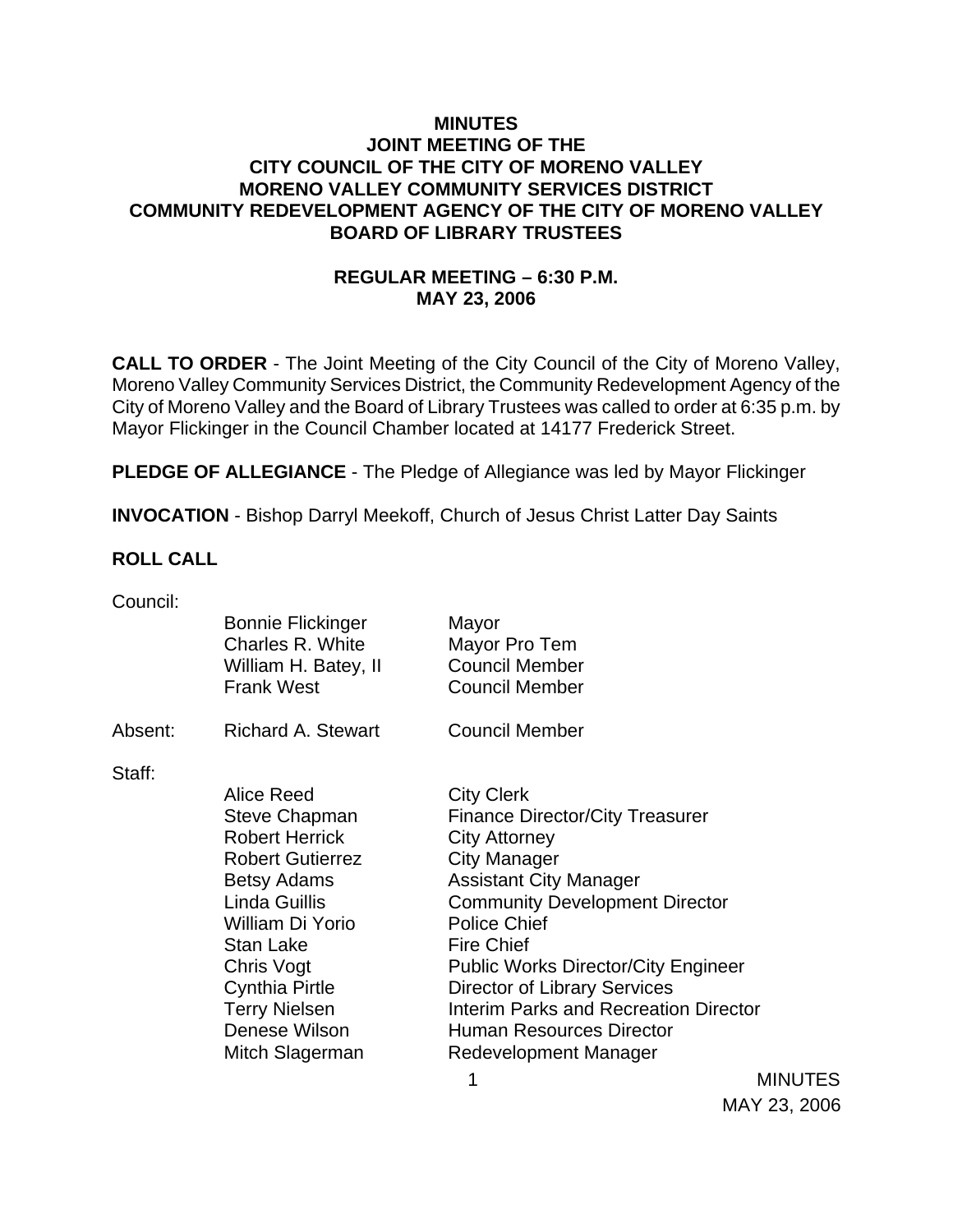## **JOINT CONSENT CALENDARS (SECTIONS A-D) OF THE CITY COUNCIL OF THE CITY OF MORENO VALLEY, MORENO VALLEY COMMUNITY SERVICES DISTRICT, COMMUNITY REDEVELOPMENT AGENCY OF THE CITY OF MORENO VALLEY AND THE BOARD OF LIBRARY TRUSTEES**

Mayor Flickinger opened the agenda items for the Consent Calendars for public comments, there being none, public comments were closed.

### **A. CONSENT CALENDAR** - **CITY COUNCIL**

- A1. ORDINANCES FIRST READING BY TITLE ONLY Waived reading of all Ordinance Introductions and read by title only.
- A2. MINUTES REGULAR MEETING OF MAY 9, 2006 (Report of: City Clerk's Department) Recommendation: Approve as submitted.
- A3. MINUTES SPECIAL MEETING OF MAY 9, 2006 (Report of: City Clerk's Department) Recommendation: Approve as submitted.
- A4. LEGISLATIVE UPDATE (Report of: Assistant City Manager) Recommendation: Receive and file the informational report.
- A5. WARRANT REPORT APRIL 30, 2006 (Report of: Finance Department) Recommendation: Adopt Resolution No. 2006-56, approving the Warrant Report, dated April 2006, in the total amount of \$9,266,438.54.

Resolution No. 2006-56

A Resolution of the City Council of the City of Moreno Valley, California, Approving the Warrant Report dated April 30, 2006

- A6. APPROVAL OF QUARTERLY INVESTMENT REPORT QUARTER ENDED MARCH 31, 2006 (Report of: Finance Department) Recommendation: Approve and accept the quarterly investment report, in compliance with California Government Section 53646.
- A7. PA04-0071 APARTMENT COMPLEX ACCEPT AGREEMENT AND BONDS FOR PUBLIC IMPROVEMENTS, SOUTHWEST CORNER OF BAY AVENUE AND FREDERICK STREET, SUBDIVIDER – BAY AVENUE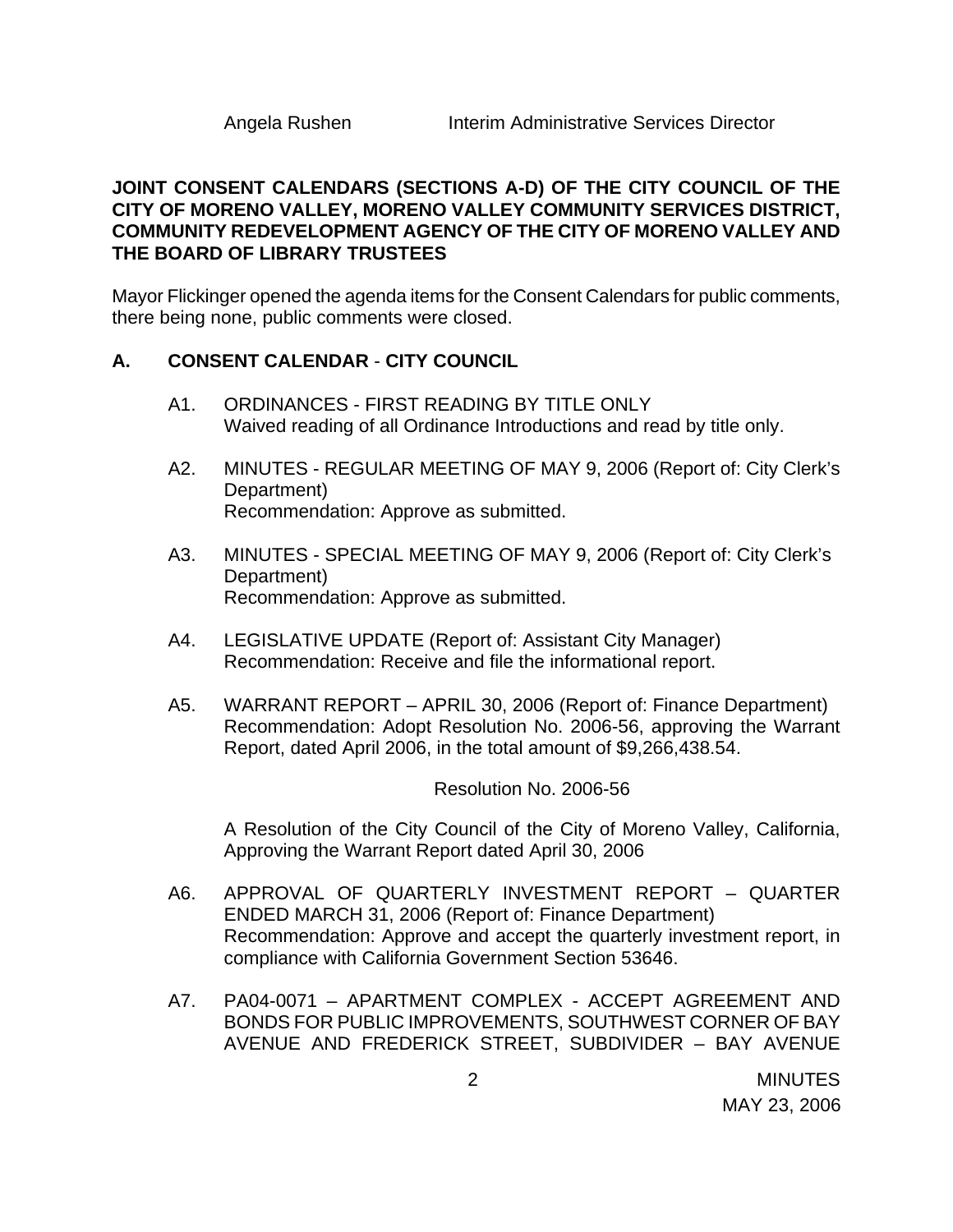APARTMENTS, LLC, RIVERSIDE, CA (Report of: Public Works Department) Recommendation:

- 1. Accept the Agreement and Bonds for Public Improvements;
- 2. Authorize the Mayor to execute the Agreement;
- 3. Direct the City Clerk to forward the signed Agreement to the County Recorder's Office for recordation; and
- 4. Authorize the City Engineer to execute any future time extension amendments to the agreement, subject to City Attorney approval, if the required public improvements are not completed within said timeframe.
- A8. PA03-0079 PINNACLE AT TOWNGATE APARTMENTS AMENDMENT TO AGREEMENT FOR PUBLIC IMPROVEMENTS (TIME EXTENSION), SOUTHWEST CORNER OF FREDERICK STREET AND TOWNGATE BOULEVARD, SUBDIVIDER – BRE PROPERTIES, INC., SAN FRANCISCO, CA (Report of: Public Works Department) Recommendation:
	- 1. Authorize the Mayor to execute the Amendment to Agreement for Public Improvements for PA03-0079;
	- 2. Instruct the City Clerk to forward the completed Amendment to Agreement for Public Improvements to the County Recorder's Office for recordation; and
	- 3. Authorize the City Engineer to execute any future time extension amendments to the agreement, subject to City Attorney approval, if the required public improvements are not completed within said timeframe.
- A9. TRACT 32707 (CITY OF PERRIS) SINGLE FAMILY RESIDENTIAL ACCEPT AGREEMENT AND BONDS FOR PUBLIC IMPROVEMENTS, SOUTH SIDE OF OLEANDER AVENUE, BETWEEN EVANS ROAD AND LAKE PERRIS DRIVE – IN THE CITY OF PERRIS WITH A PORTION OF LASSELLE STREET IN THE CITY OF MORENO VALLEY, SUBDIVIDER – CENTEX HOMES, A NEVADA GENERAL PARTNERSHIP, CORONA, CA (Report of: Public Works Department) Recommendation:
	- 1. Accept the Agreement and Bonds for Public Improvements for those improvements within the City of Moreno Valley;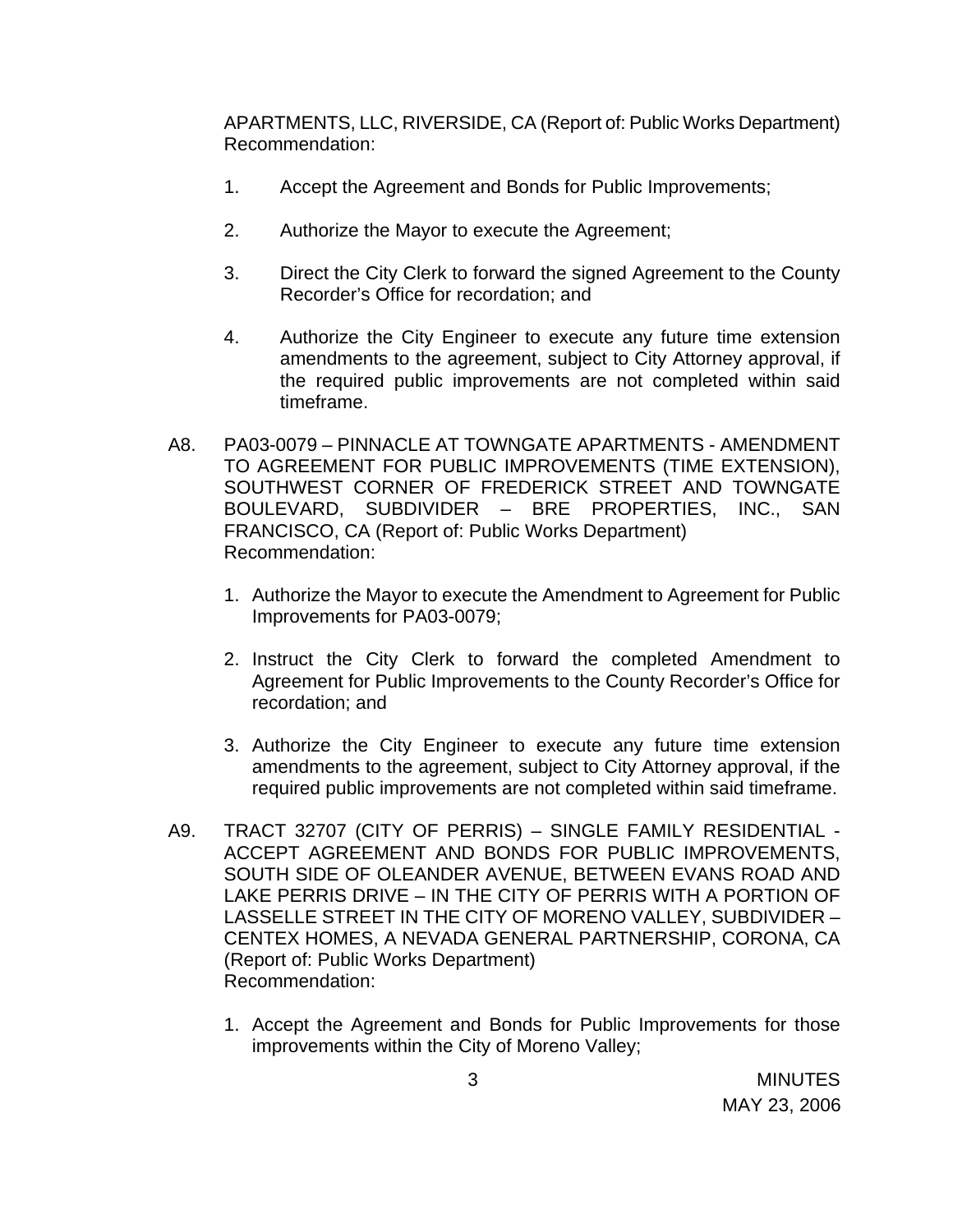- 2. Authorize the Mayor to execute the Agreement;
- 3. Direct the City Clerk to forward the signed Agreement to the County Recorder's Office for recordation; and
- 4. Authorize the City Engineer to execute any future time extension amendments to the agreement, subject to City Attorney approval, if the required public improvements are not completed within said timeframe.
- A10. TRACT MAP 30026 REDUCE FAITHFUL PERFORMANCE BOND AND ADOPT RESOLUTION NO. 2006-57, A RESOLUTION OF THE CITY COUNCIL OF THE CITY OF MORENO VALLEY AUTHORIZING ACCEPTANCE OF THE PUBLIC IMPROVEMENTS AS COMPLETE AND ACCEPTING JOHN F. KENNEDY DRIVE, BAY HILL DRIVE, EAGLE STREET, FAIRWAY CIRCLE, TITANIUM CIRCLE, PINE VALLEY CIRCLE, AND BIRDIE STREET INTO THE CITY MAINTAINED STREET SYSTEM, SUBDIVIDER, KB HOME GREATER LOS ANGELES, INC., POMONA, CA (Report of: Public Works Department) Recommendation:
	- 1. Adopt Resolution No. 2006-57 authorizing the acceptance of the public improvements for Tract Map 30026 as complete and accepting John F. Kennedy Drive, Bay Hill Drive, Eagle Street, Fairway Circle, Titanium Circle, Pine Valley Circle, and Birdie Street into the City's maintained street system; and

### Resolution No. 2006-57

A Resolution of the City Council of the City of Moreno Valley, California, Authorizing the Acceptance of the Public Improvements as Complete within Tract 30026, and Accepting John F. Kennedy Drive, Bay Hill Drive, Eagle Street, Fairway Circle, Titanium Circle, Pine Valley Circle, and Birdie Street into the City's Maintained Street System

- 2. Authorize the City Engineer to execute the 90% reduction to the Faithful Performance Bond, exonerate the Material and Labor Bond in 90 days if there are no stop notices or liens on file with the City Clerk, and exonerate the final 10% of the Faithful Performance Bond in one year when all clearances are received.
- A11. RECONSIDERATION OF RENTAL HOUSING INSPECTION PROGRAM (Report of: Community Development Department) Recommendation: Direct staff to reconsider and revise the Rental Housing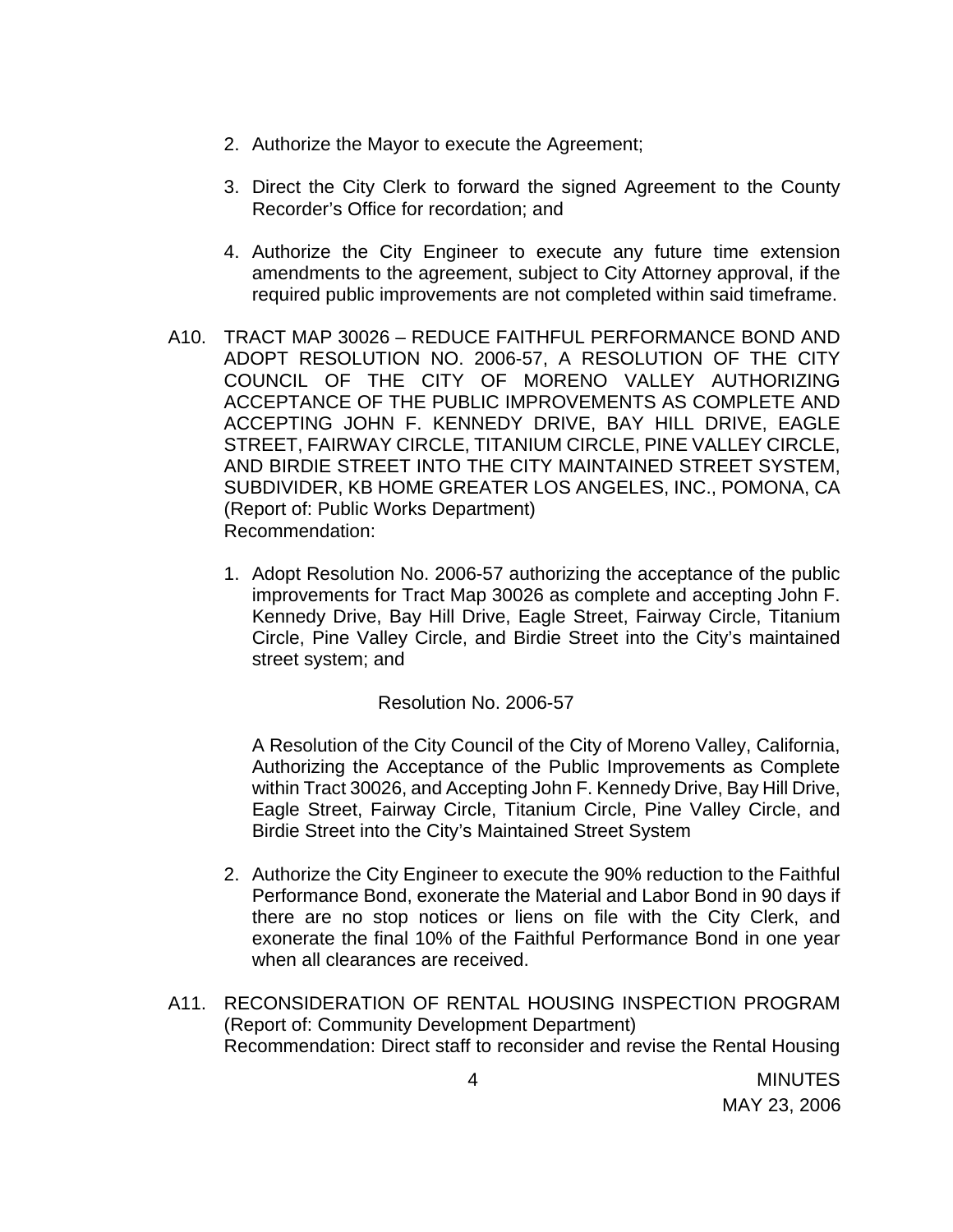Inspection Program.

- A12. TRACT 21040 REDUCE FAITHFUL PERFORMANCE BOND AND ADOPT RESOLUTION NO. 2006-58, A RESOLUTION OF THE CITY COUNCIL OF THE CITY OF MORENO VALLEY AUTHORIZING ACCEPTANCE OF THE PUBLIC IMPROVEMENTS AS COMPLETE AND ACCEPTING CASA LINDA PLACE, VIA DE PALMAS AVENUE, SANDRIA AVENUE, MORRISON STREET, AND OLYMPUS COURT INTO THE CITY'S MAINTAINED STREET SYSTEM, SUBDIVIDER – FIESTA DEVELOPMENT, CORONA, CA (Report of: Public Works Department) Recommendation:
	- 1. Adopt Resolution No. 2006-58 authorizing the acceptance of the public improvements for Tract Map 21040 as complete and accepting Casa Linda Place, Via de Palmas Avenue, Sandria Avenue, Morrison Street, and Olympus Court into the City's Maintained Street System; and

#### Resolution No. 2006-58

A Resolution of the City Council of the City of Moreno Valley, California, Authorizing the Acceptance of the Public Improvements as Complete within Tract 21040, and Accepting Casa Linda Place, Via de Palmas Avenue, Sandria Avenue, Morrison Street, and Olympus Court into the City's Maintained Street System

- 2. Authorize the City Engineer to execute the 90% reduction to the Faithful Performance Bond, exonerate the Material and Labor Bond in 90 days if there are no stop notices or liens on file with the City Clerk, and exonerate the final 10% of the Faithful Performance Bond in one year when all clearances are received.
- A13. TRACT MAP 30233-1 REDUCE FAITHFUL PERFORMANCE BOND AND ADOPT RESOLUTION NO. 2006-59, A RESOLUTION OF THE CITY COUNCIL OF THE CITY OF MORENO VALLEY AUTHORIZING ACCEPTANCE OF THE PUBLIC IMPROVEMENTS AS COMPLETE AND ACCEPTING AVALON AVENUE, HAMPSHIRE CIRCLE, CHAMPIONSHIP DRIVE, JOHN F. KENNEDY DRIVE, SEVILLA COURT, AND RYDER WAY INTO THE CITY MAINTAINED STREET SYSTEM, SUBDIVIDER – KB HOME GREATER LOS ANGELES, INC., POMONA, CA (Report of: Public Works Department) Recommendation:
	- 1. Adopt Resolution No. 2006-59 authorizing the acceptance of the public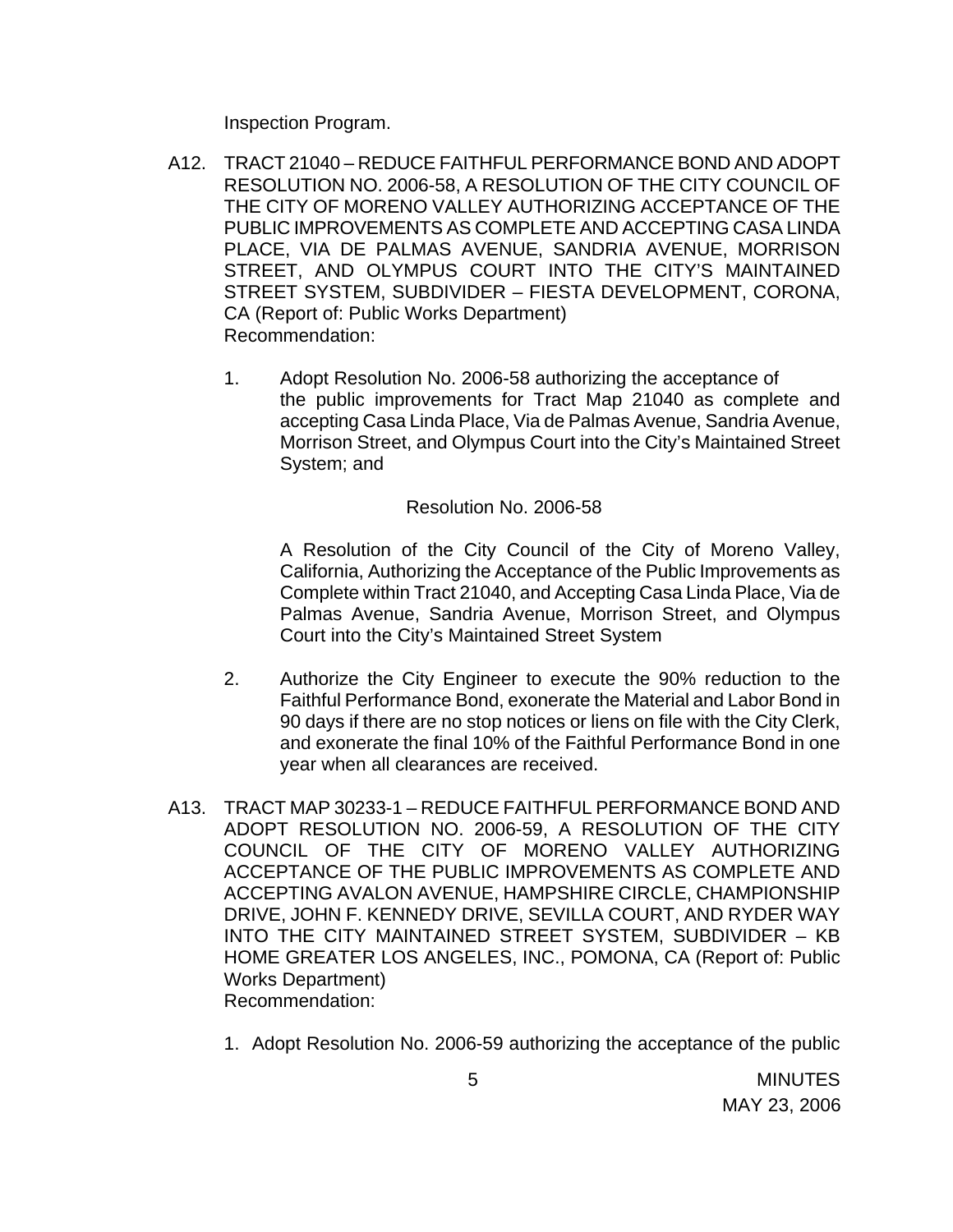improvements for Tract Map 30233-1 as complete and accepting Forest Oaks Way, Avalon Avenue, Hampshire Circle, Championship Drive, John F. Kennedy Drive, Sevilla Court, and Ryder Way into the City's maintained street system; and

#### Resolution No. 2006-59

 A Resolution of the City Council of the City of Moreno Valley, California, Authorizing the Acceptance of the Public Improvements as Complete within Tract 30233-1, and Accepting Forest Oaks Way, Avalon Avenue, Hampshire Circle, Championship Drive, John F. Kennedy Drive, Sevilla Court, and Ryder Way into the City's Maintained Street System

- 2. Authorize the City Engineer to execute the 90% reduction to the Faithful Performance Bond, exonerate the Material and Labor Bond in 90 days if there are no stop notices or liens on file with the City Clerk, and exonerate the final 10% of the Faithful Performance Bond in one year when all clearances are received.
- A14. APPROVE THE MEASURE "A" LOCAL STREETS AND ROADS FUND PROGRAM, FIVE-YEAR CAPITAL IMPROVEMENT PLAN, FISCAL YEARS 2007-2011 (Report of: Public Works Department) Recommendation:
	- 1. Approve the Measure "A" Local Streets and Roads Fund Program, Five-Year Capital Improvement Plan list of projects as identified in the document entitled Riverside County Transportation Commission (RCTC), Measure "A" Local Streets and Roads Fund Program, Fiscal Years 2007- 2011; and
	- 2. Authorize the submittal of the RCTC, Measure "A" Local Streets and Roads Fund Program, Fiscal Years 2007-2011, and the Maintenance of Effort (MOE) Certification Statement.
- A15. APPROVAL OF GRANT APPLICATION SUBMITTALS FOR THE FY 2006/2007 BICYCLE AND PEDESTRIAN FACILITIES PROGRAM, SENATE BILL 821 (SB821) (Report of: Public Works Department) Recommendation: Approve the submittal of the grant applications for the Fiscal Year 2006/2007 Bicycle and Pedestrian Facilities Program.
- A16. NOTICE OF COMPLETION AND ACCEPTANCE OF THE HEACOCK CHANNEL EMERGENCY REPAIRS - PROJECT NO. 05-91191151 (Report of: Public Works Department) Recommendation: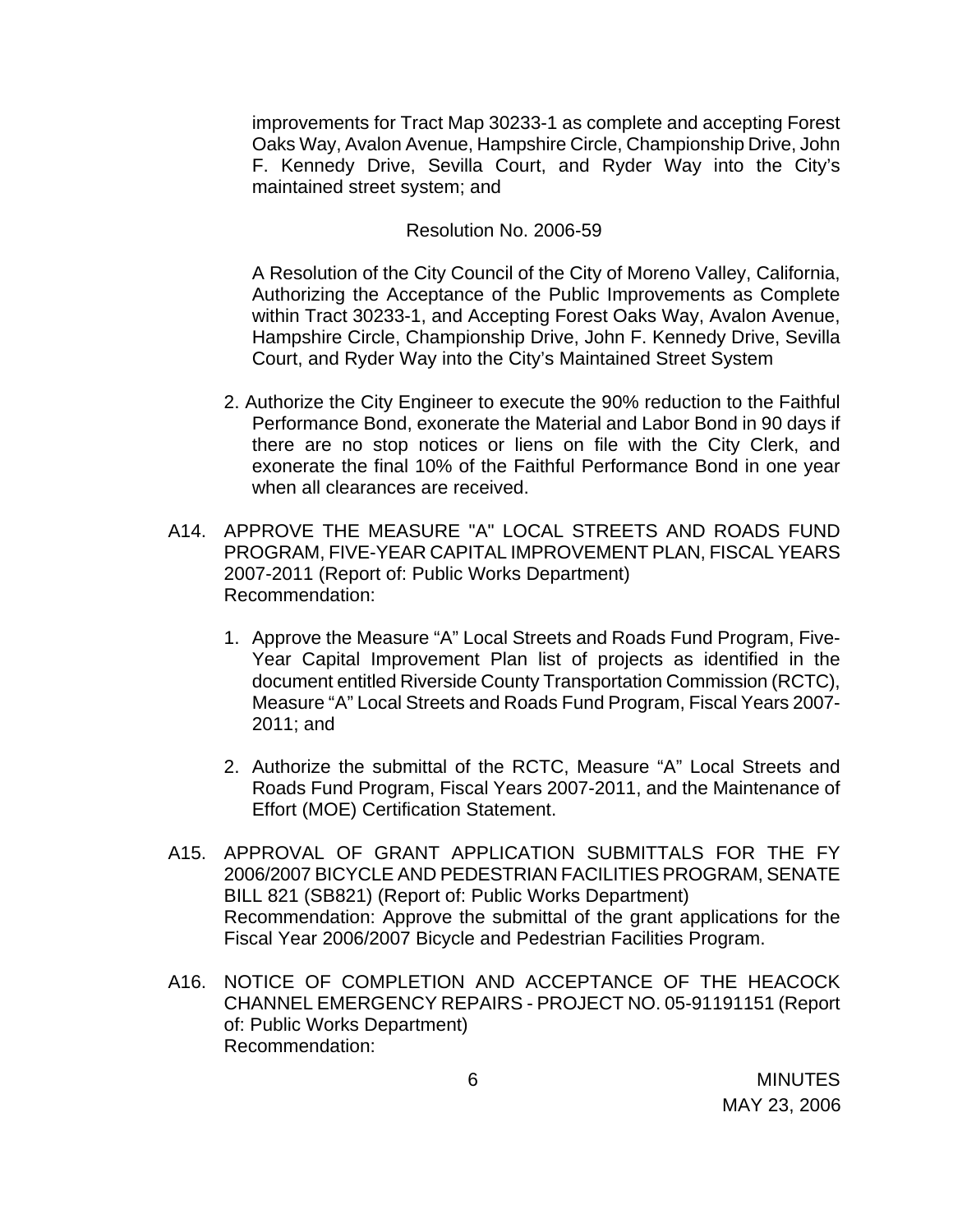- 1. Accept the work as complete for the Heacock Channel Emergency Repairs, constructed by ASR Constructors, Inc., 5230 Wilson Street, Riverside, CA 92509;
- 2. Direct the City Clerk to record the Notice of Completion within ten (10) calendar days at the office of the County Recorder of Riverside County, as required by Section 3093 of the California Civil Code;
- 3. Authorize the Director of Finance to release the retention to ASR Constructors, Inc. thirty-five (35) calendar days after the recorded date of the Notice of Completion, if no claims are filed against the project; and
- 4. Accept the improvements into the City's maintained drainage system.
- A17. REPORT TO CONSIDER PUBLIC COMMENTS REGARDING THE NATIONAL POLLUTANT DISCHARGE ELIMINATION SYSTEM (NPDES) REGULATORY RATE SCHEDULE FOR NEW RESIDENTIAL AND COMMON INTEREST, COMMERCIAL, INDUSTRIAL AND QUASI-PUBLIC USE DEVELOPMENTS PROPOSED FISCAL YEAR 2006/2007 ANNUAL RATES (Report of: Public Works Department) Recommendation: Accept public comments regarding the NPDES Regulatory Rate Schedule for New Residential and Common Interest, Commercial, Industrial and Quasi-Public Use developments proposed Fiscal Year (FY) 2006/2007 annual rates.
- A18. AUTHORIZATION TO AWARD THE CONSTRUCTION CONTRACT FOR THE FISCAL YEAR 2005-2006 ANNUAL SLURRY SEAL PROGRAM - PROJECT NO. 05-12584830 (Report of: Public Works Department) Recommendation:
	- 1. Award the construction contract for the Fiscal Year 2005-2006 Annual Slurry Seal Program to All American Asphalt, P.O. Box 2229, Corona, CA 92878-2229, the lowest responsible bidder;
	- 2. Authorize the Mayor to execute a contract with All American Asphalt;
	- 3. Authorize the issuance of a Purchase Order for All American Asphalt in the amount of \$1,138,308.00 (\$1,034,825 for the proposal amount plus \$103,482.50 for the 10% contingency) when the contract has been signed by all parties (Account No. 125.84830); and
	- 4. Authorize the City Manager to execute any subsequent related minor change orders to the contract with All American Asphalt, up to but not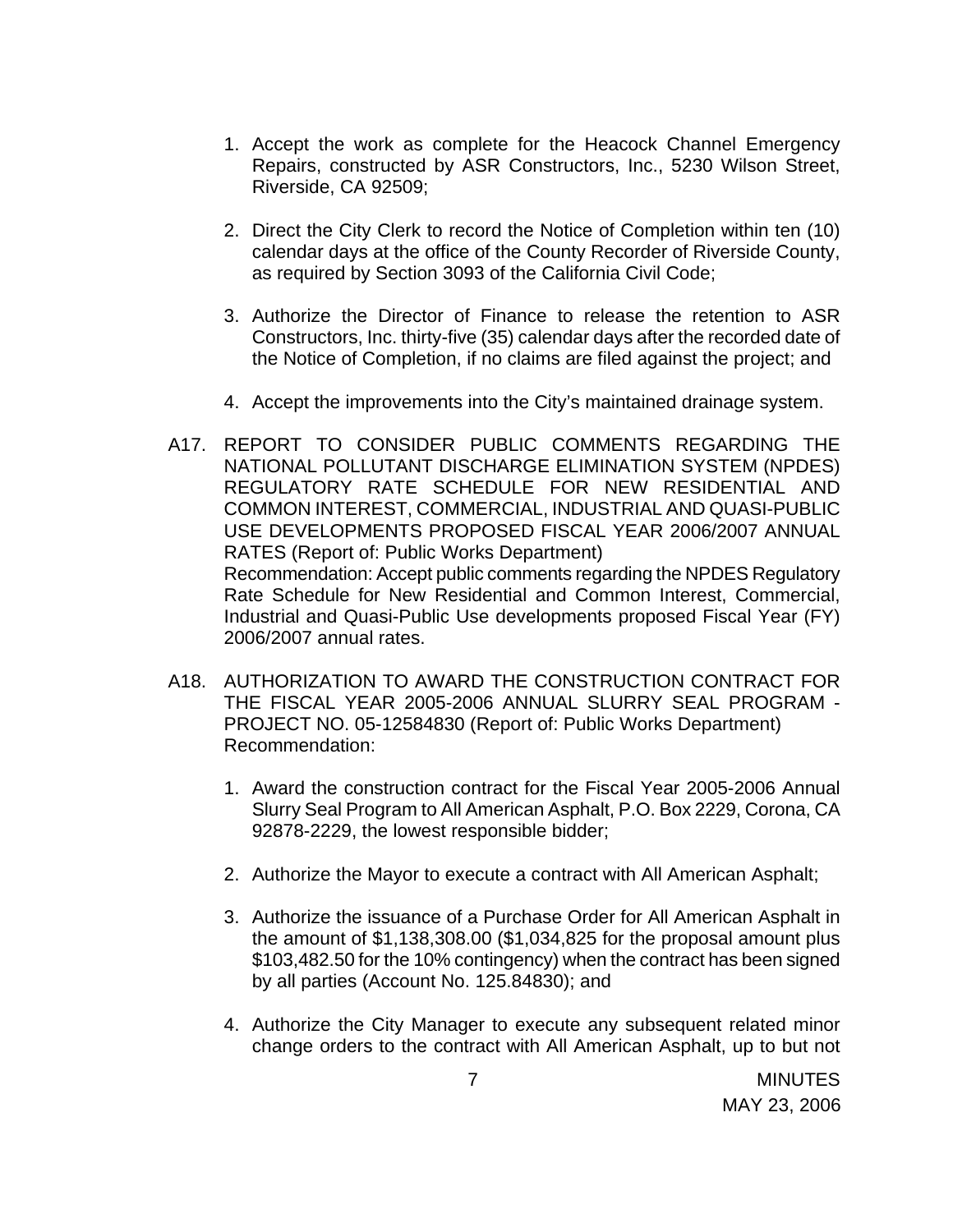exceeding the 10% contingency amount of \$103,482.50, subject to approval of the City Attorney.

- A19. APPROVAL OF PROFESSIONAL CONSULTANT PLAN CHECK SERVICES FOR THE PUBLIC WORKS DEPARTMENT/LAND DEVELOPMENT DIVISION (Report of: Public Works Department) Recommendation:
	- 1. Approve the Agreements for Professional Consultant Services with Gong Enterprises, Inc., Berryman and Henigar, Inc., PBS&J, and Boyle Engineering Corp.;
	- 2. Authorize the Mayor to execute the agreements with Gong Enterprises, Inc., Berryman and Henigar, Inc., PBS&J, and Boyle Engineering Corp. as approved by the City Attorney; and
	- 3. Authorize the issuance of Purchase Orders in accordance with the City's Procurement Policy to Gong Enterprises, Inc., Berryman and Henigar, Inc., PBS&J, and Boyle Engineering Corp. on a project-by-project basis for amounts not to exceed \$100,000 when all parties have signed the agreements for Account No. 00011.52310.6255 – Other Professional Services.
- A20. APPROVE TRACT 31319 SINGLE FAMILY RESIDENTIAL ACCEPT AGREEMENT AND BONDS FOR PUBLIC IMPROVEMENTS, DUNLAVY COURT, BETWEEN INDIAN STREET AND HUBBARD STREET, SUBDIVIDER – BELLA VISTA MORENO VALLEY LLC, RIVERSIDE, CA (Report of: Public Works Department) Recommendation:
	- 1. Approve Tract 31319, authorize the City Clerk to sign the map and transmit said map to the County Recorder's Office for recordation;
	- 2. Accept the Agreement and Bonds for Public Improvements;
	- 3. Authorize the Mayor to execute the Agreement;
	- 4. Direct the City Clerk to forward the signed Agreement to the County Recorder's Office for recordation; and
	- 5. Authorize the City Engineer to execute any future time extension amendments to the agreement, subject to City Attorney approval, if the required public improvements are not completed within said timeframe.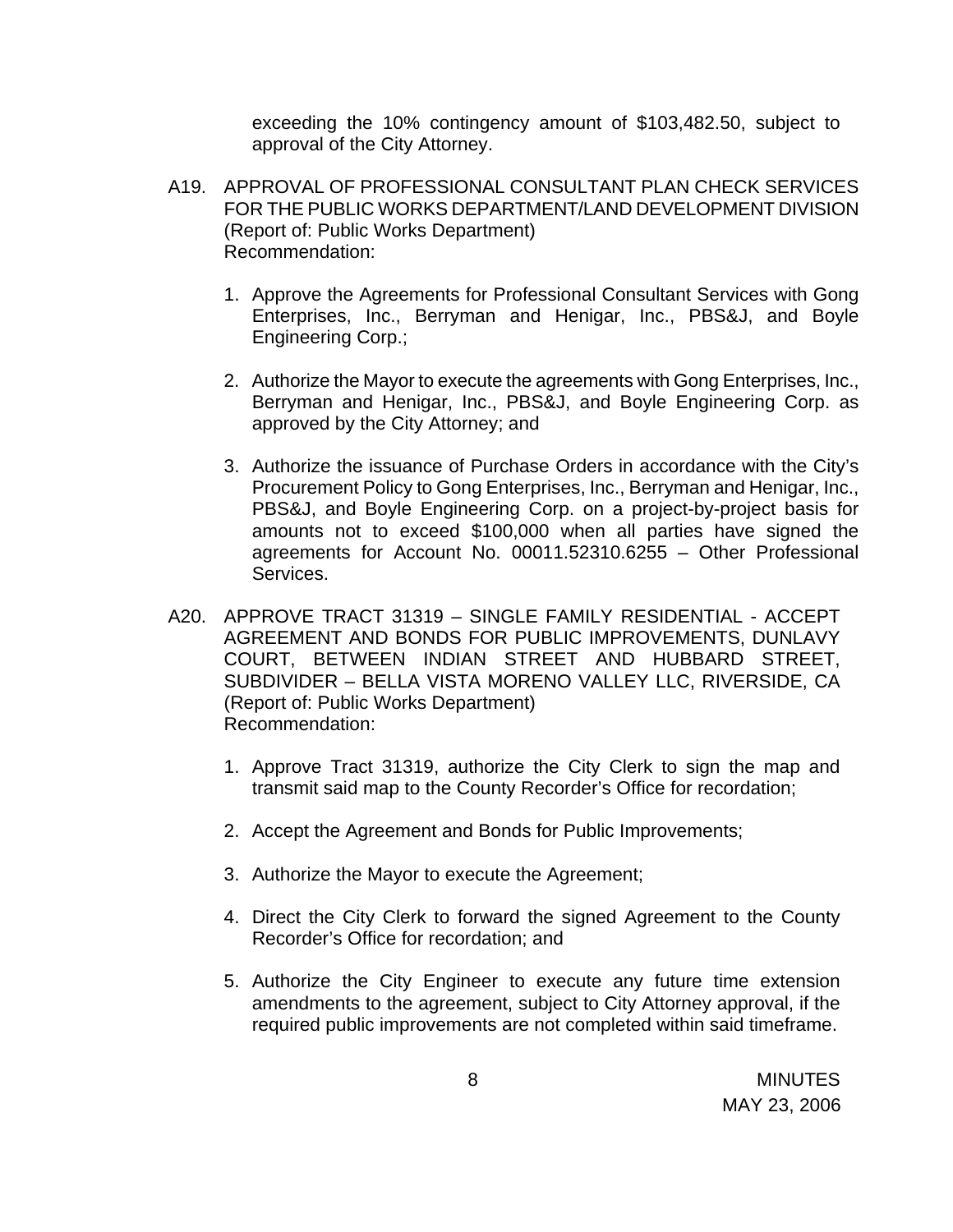## **B. CONSENT CALENDAR** - **COMMUNITY SERVICES DISTRICT**

- B1. ORDINANCES FIRST READING BY TITLE ONLY Waived reading of all Ordinance Introductions and read by title only.
- B2. MINUTES REGULAR MEETING OF MAY 9, 2006 (Report of: City Clerk's Department) Recommendation: Approve as submitted.
- B3. MINUTES SPECIAL MEETING OF MAY 9, 2006 (Report of: City Clerk's Department) Recommendation: Approve as submitted.
- B4. PUBLIC MEETING TO CONSIDER PUBLIC COMMENTS REGARDING MAIL BALLOT PROCEEDING FOR THE PROPOSED CSD ZONE E (HIGH-SERVICE-LEVEL PARKWAY LANDSCAPE MAINTENANCE) ANNUAL PARCEL CHARGE INCREASE FOR ZONE E-1A (RENAISSANCE PARK) AND ZONE E-3 (MORENO VALLEY RANCH – WEST) (Report of: Public Works Department) Recommendation: Accept public comments regarding the mail ballot proceedings for the proposed CSD Zone E annual parcel charge increase for Zone E-1A (Renaissance Park) and Zone E-3 (Moreno Valley Ranch-West) landscaped areas.
- B5. REPORT TO CONSIDER PUBLIC COMMENTS REGARDING MORENO VALLEY COMMUNITY SERVICES DISTRICT PROPOSED FISCAL YEAR 2006/2007 ANNUAL CHARGES (Report of: Public Works Department) Recommendation: Accept public comments regarding the CSD proposed fiscal services to parks, recreation, residential street lighting, arterial street lighting, parkway landscaping, high-service-level parkway landscaping, internal parkway landscaping/walls, and medians during FY 2006/2007, as submitted in the Annual Levy Report on file in the office of the City Clerk.
- B6. POORMANS RESERVOIR INSTALLATION OF CHAIN LINK FENCING ALONG OLD LAKE ROAD (Report of: Parks and Recreation Department) Recommendation: Appropriate funds in the amount of \$35,980 from funding source 00205 – Parkland Facility Fee, for the installation of six foot high, chain link fencing, along Old Lake Road, located at Poormans Reservoir.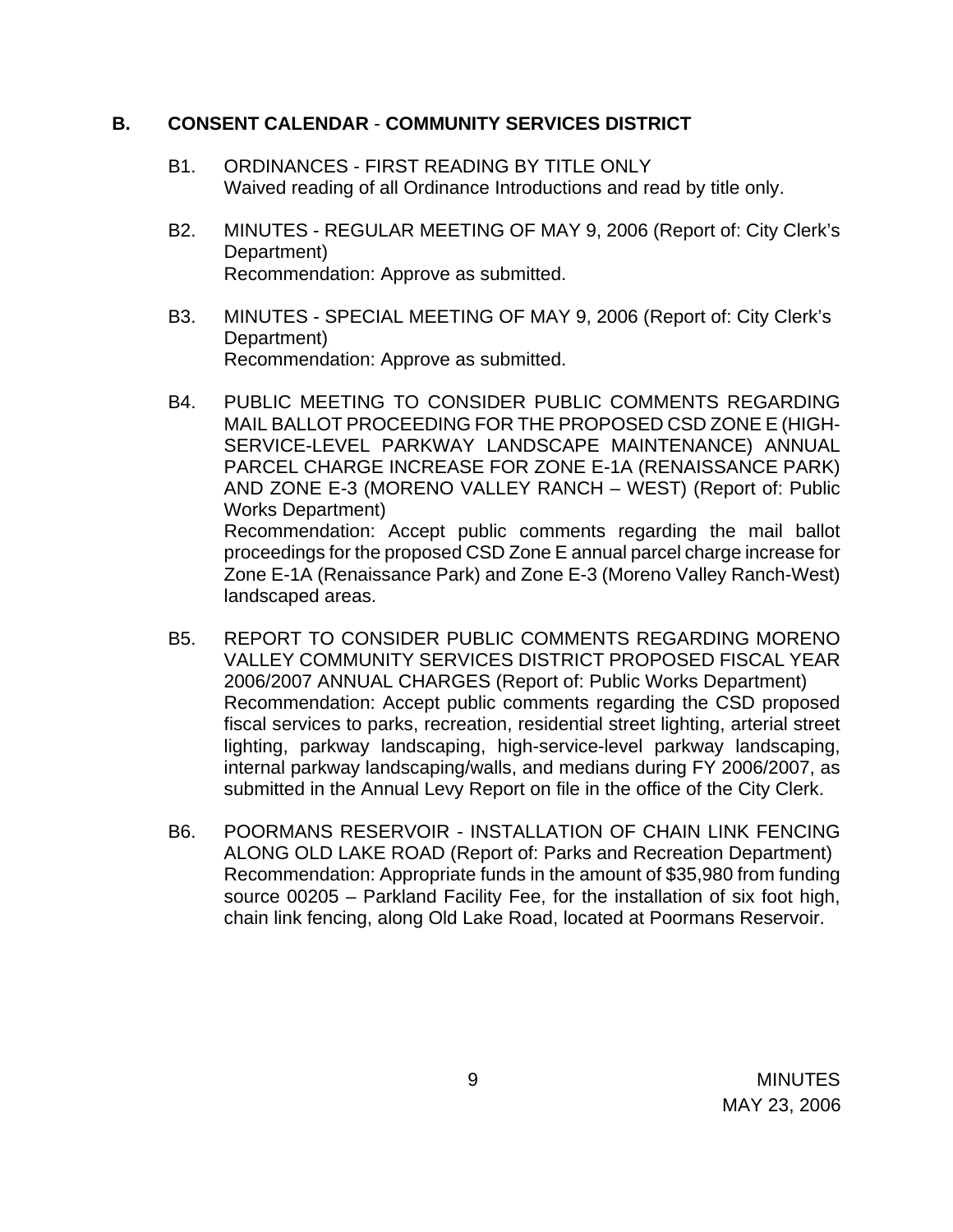## **C. CONSENT CALENDAR** - **COMMUNITY REDEVELOPMENT AGENCY**

- C1. ORDINANCES FIRST READING BY TITLE ONLY Waived reading of all Ordinance Introductions and read by title only.
- C2. MINUTES REGULAR MEETING OF MAY 9, 2006 (Report of: City Clerk's Department) Recommendation: Approve as submitted.
- C3. MINUTES SPECIAL MEETING OF MAY 9, 2006 (Report of: City Clerk's Department) Recommendation: Approve as submitted.

## **D. CONSENT CALENDAR** - **BOARD OF LIBRARY TRUSTEES**

- D1. ORDINANCES FIRST READING BY TITLE ONLY Waived reading of all Ordinance Introductions and read by title only.
- D2. MINUTES REGULAR MEETING OF MAY 9, 2006 (Report of: City Clerk's Department) Recommendation: Approve as submitted.
- D3. MINUTES SPECIAL MEETING OF MAY 9, 2006 (Report of: City Clerk's Department) Recommendation: Approve as submitted.

## **Joint Consent Calendar Items approved by a 4-0-1 vote. m/West, s/Batey, Stewart absent.**

## **E. PUBLIC HEARINGS**

E1. PUBLIC HEARING REGARDING MAIL BALLOT PROCEEDINGS FOR TENTATIVE TRACTS 33256 AND ASSESSOR PARCEL NUMBER (APN) 316-110-008 ONLY IN TENTATIVE TRACT 33381 BALLOTED ITEMS: NPDES AND CSD ZONE B, TENTATIVE TRACT 32005 BALLOTED ITEMS: NPDES, CSD ZONE B AND CSD ZONE D AND AUTO DETAIL SHOP APN: 291-191-023 BALLOTED ITEM: CSD ZONE M (Report of: Public Works) Recommendation: That the Mayor and Members of the City of Moreno Valley City Council, after conducting the public hearing: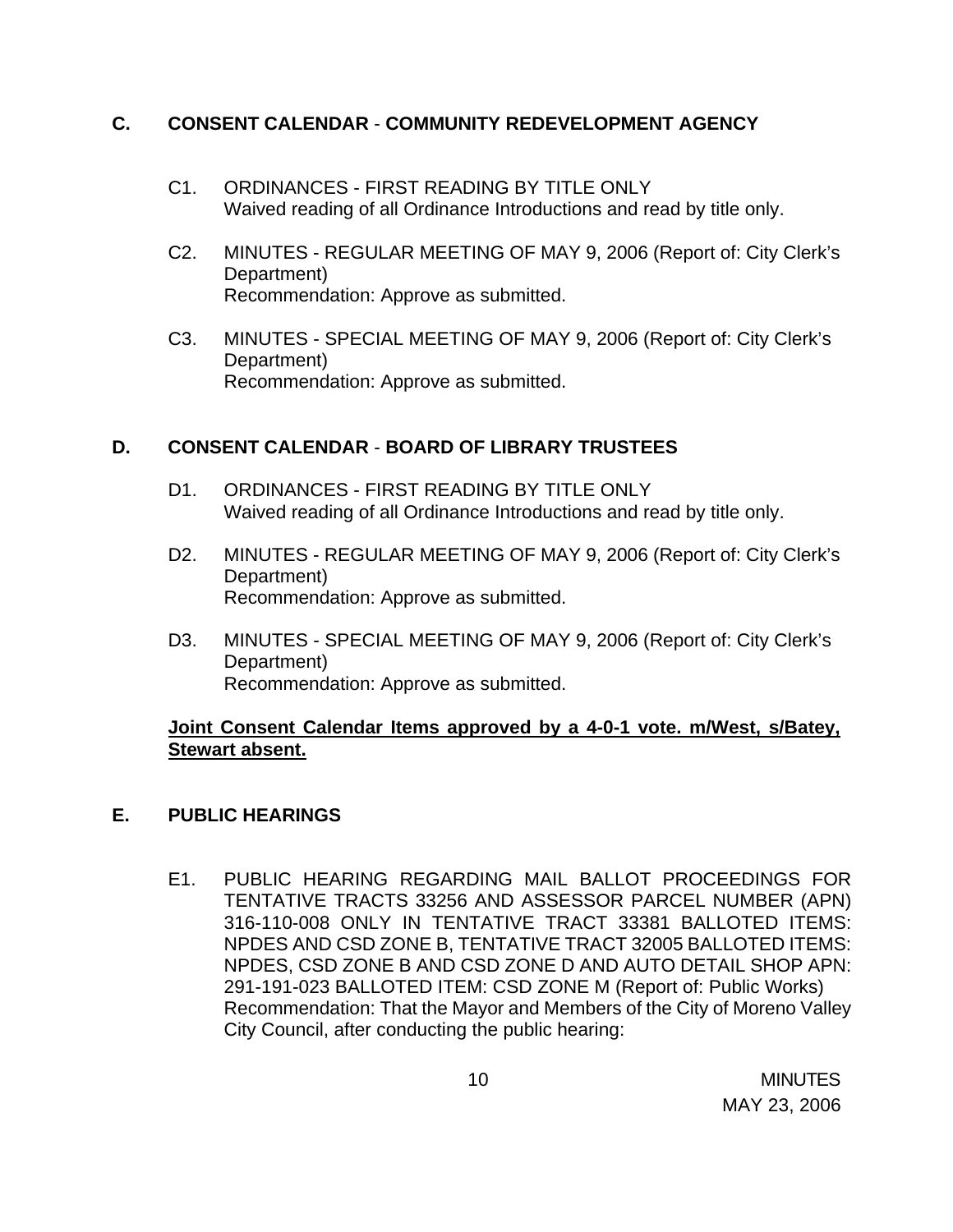Mayor Flickinger opened the public testimony portion of the public hearing; there being none, public testimony was closed.

a) Tabulate the mail ballots for the NPDES maximum regulatory rate for Tentative Tracts 33256 and 32005 and APN 316-110-008 in Tentative Tract 33381;

## **Approved by a 4-0-1 vote. m/White, s/Batey, Stewart absent.**

 **The City Clerk announced the results as follows:** 

 **Tentative Tract 33256 – "Yes" Tentative Tract 32005 – "Yes" APN 316-110-008 in Tentative Tract 33381 – "Yes"** 

- b) Verify and accept the results of the mail ballot proceedings as identified on the Official Tally Sheet and APN listing;
- c) Receive and file with the City Clerk's Office the accepted Official Tally Sheet and APN listing; and
- d) If approved, authorize and impose the NPDES maximum regulatory rate to Tentative Tracts 33256, 32005 and APN 316-110-008 in Tentative Tract 33381.

## **Approved by a 4-0-1 vote. m/White, s/Batey, Stewart absent.**

 That the Members of the Board of Directors of the Moreno Valley Community Services District (the "CSD Board"), after conducting the public hearing:

 President Flickinger opened the public testimony portion of the public hearing; there being none, public testimony was closed.

a) Tabulate the mail ballots for CSD Zone B (Residential Street Lighting) for Tentative Tract 33256 and APN 316-110-008 in Tentative Tract 33381, CSD Zone B (Residential Street Lighting) and Zone D (Parkway Landscape Maintenance) for Tentative Tract 32005 and CSD Zone M (Commercial, Industrial and Multifamily Improved Median Maintenance) for the Auto Detail Shop – APN 291-191-023;

### **Approved by a 4-0-1 vote. m/White, s/Batey, Stewart absent.**

### **The Secretary announced the results as follows:**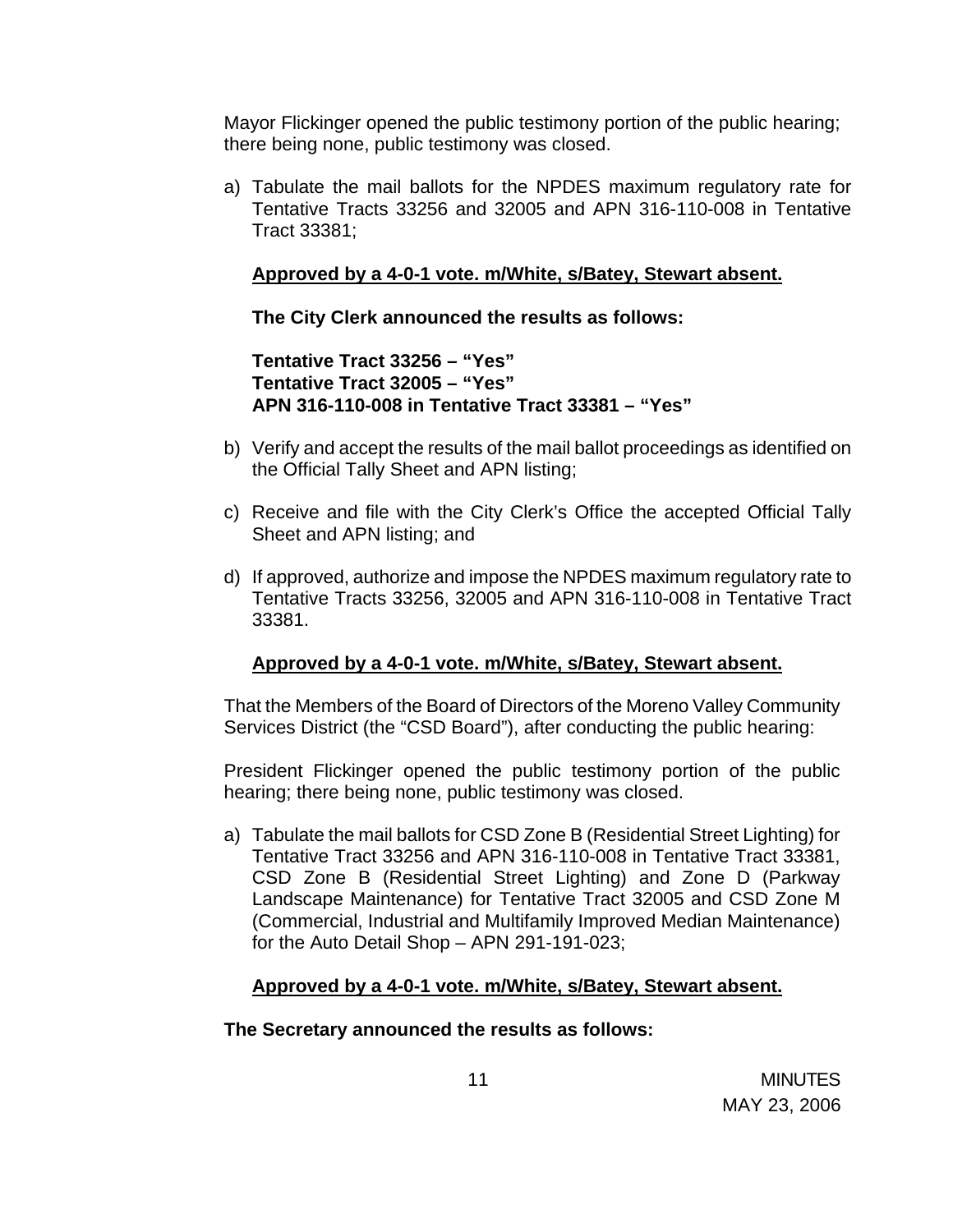## **Tentative Tract 33256 – "Yes" APN 316-110-008 in Tentative Tract 33381 – "Yes" Tentative Tract 32005 – "Yes" APN 291-191-023 – "Yes"**

- b) Verify and accept the results of the mail ballot proceedings as identified on the Official Tally Sheet and APN listing;
- c) Receive and file with the City Clerk's Office the accepted Official Tally Sheet and APN listing; and

 If approved, authorize and impose the applicable CSD Zone B, Zone D and Zone M parcel charges to the participating projects

### **Approved by a 4-0-1 vote. m/White, s/Batey, Stewart absent.**

## **F. ITEMS REMOVED FROM CONSENT CALENDARS FOR DISCUSSION OR SEPARATE ACTION - NONE**

### **G. REPORTS**

- G1. REPORTS ON REGIONAL AND REIMBURSABLE ACTIVITIES
	- a. Report on Riverside County Transportation Commission (RCTC) by Council Member West

 Council Member West stated he had been receiving complaints from his colleagues regarding the congestion on the 60 West/215 Interchange and had contacted Caltrans regarding the bottlenecking through this area due to the construction. He met with Supervisor Ashley as well as Assemblymen Benoit and Bogh and had the opportunity to go to Sacramento to meet with Caltrans. The area has been restriped back to two lanes instead of one. Kudos to the City Traffic Engineer as well as the Public Works Director for all their expertise in dealing with this matter.

G2. RESOLUTION CONSENTING TO THE TRANSFER OF A FRANCHISE FOR CABLE TELEVISION (Report of: Administrative Services Department) Recommendation: That the City Council adopt proposed Resolution No. 2006-60, consenting to the transfer of a franchise for cable television.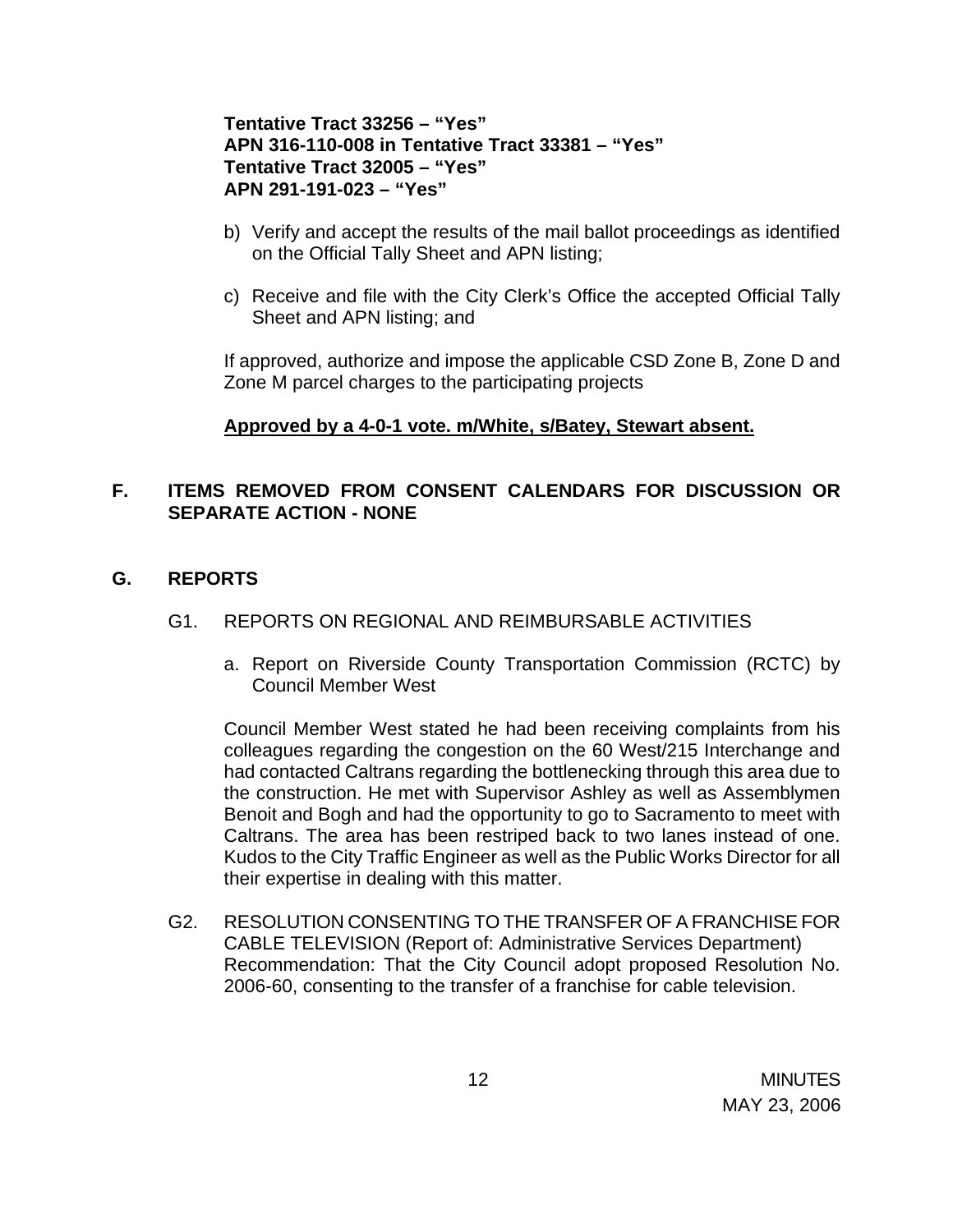#### Resolution No. 2006-60

A Resolution of the City of Moreno Valley Consenting to the Transfer of a Franchise for Cable Television

 Mayor Flickinger opened the agenda item for public comments; there being none, public comments were closed.

### **Approved by a 4-0-1 vote. m/Batey, s/West, Stewart absent.**

G3. CONTINUED DISCUSSION ON FY 06/07 BUDGET (Report of: Finance Department)

Recommendation: That the City Council continue its discussion on the FY 2006-07 Proposed Budget and provide direction to staff regarding the recommended service enhancements, or any operating or capital budget policy issues.

 Mayor Flickinger opened the agenda item for public comments. Public comment was received from Robert Miller.

 Mayor Flickinger stated she received an e-mail from Stephen Rozo who supports Mr. Miller's comments in favor of the Moreno Valley Community Band. She read a portion of the e-mail.

G4. CITY MANAGER'S REPORT (Informational Oral Presentation – not for Council action)

 City Manager Gutierrez announced City Attorney Bob Herrick has been elected  $2^{nd}$  Vice President to the League of California Cities - City Attorney's Department. Also, introduced Betsy Adams as new Assistant City Manager and Chris Vogt as Public Works Director/City Engineer.

## **H. LEGISLATIVE ACTIONS**

ORDINANCES - 1ST READING AND INTRODUCTION - NONE

ORDINANCES - 2ND READING AND ADOPTION

H1. ORDINANCE NO. 716 - AN ORDINANCE AS AMENDED OF THE CITY COUNCIL OF THE CITY OF MORENO VALLEY, CALIFORNIA, AMENDING SECTION 12.20.020 OF CHAPTER 12.20 OF THE CITY OF MORENO VALLEY MUNICIPAL CODE RELATING TO A PRIMA FACIE SPEED LIMIT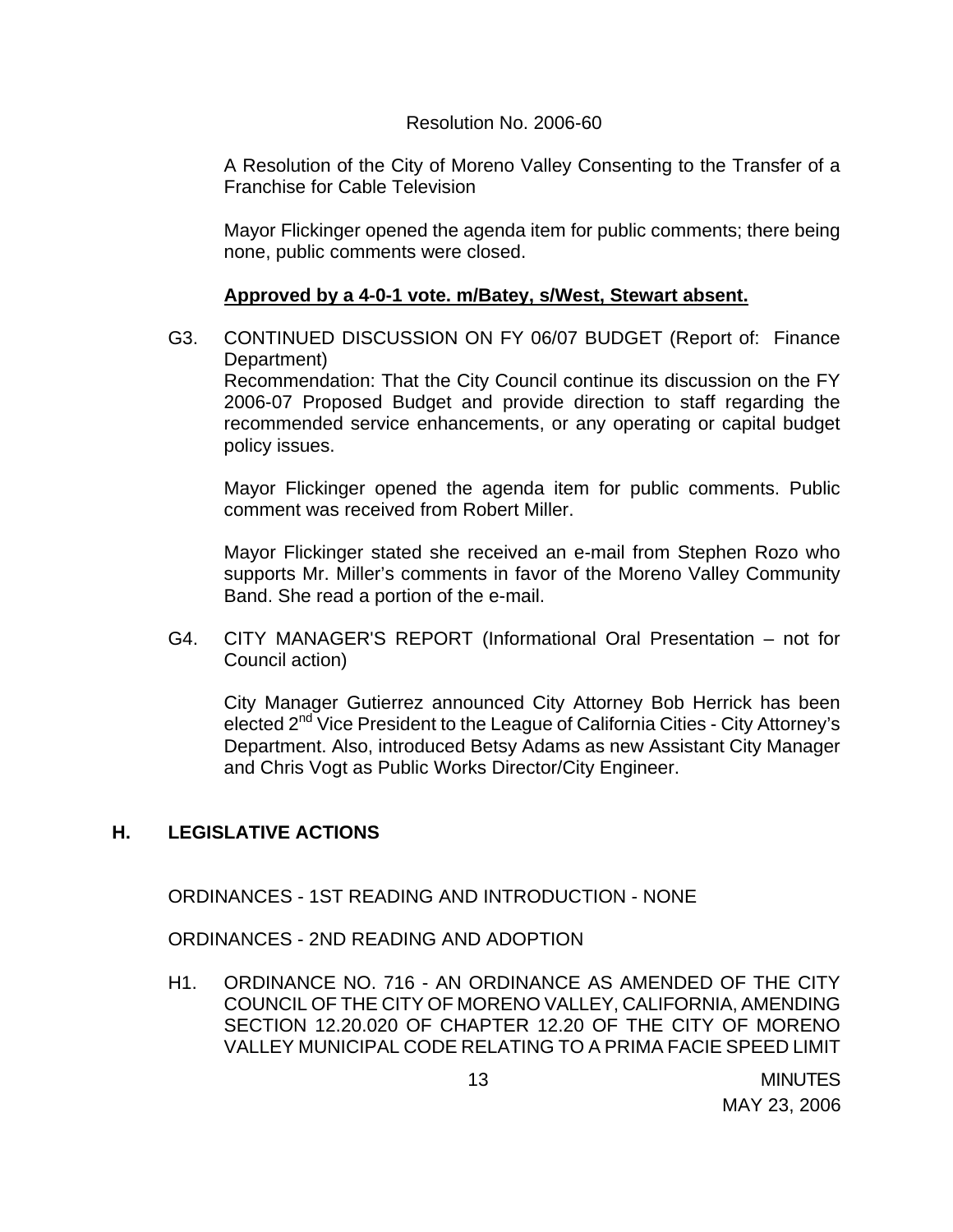FOR CERTAIN STREETS (RECEIVED FIRST READING AND INTRODUCTION MAY 9, 2006 BY A 3-1-1 VOTE, MAYOR PRO TEM WHITE DISSENTING, STEWART ABSENT) (Report of: Public Works Department)

Recommendation: Adopt Ordinance No. 716.

Ordinance No. 716

An Ordinance of the City Council of the City of Moreno Valley, California, Amending Section 12.20.020 of Chapter 12.20 of the City of Moreno Valley Municipal Code Relating to a Prima Facie Speed Limit for Certain Streets

## **Approved by a 4-0-1 vote. m/Batey, s/West, Stewart absent.**

ORDINANCES - URGENCY ORDINANCES – NONE

RESOLUTIONS – NONE

PUBLIC COMMENTS **ON ANY SUBJECT NOT ON THE AGENDA** UNDER THE JURISDICTION OF THE CITY COUNCIL ARE AS FOLLOWS:

Ruben Campos – Representing Caltrans - District 8

1) Gave an update on the construction project on Sierra Ave. in Fontana up the I-15 freeway through Devore and the Cajon Pass area

## **CLOSING COMMENTS AND/OR REPORTS OF THE CITY COUNCIL, COMMUNITY SERVICES DISTRICT, OR COMMUNITY REDEVELOPMENT AGENCY**

Council Member West

- 1) Stated there has been a rash of burglaries at the elementary schools in District 3 it is very upsetting to the parents and children – the Police Department is aware of this issue and are looking at a way to protect these schools
- 2) While in Sacramento he was able to meet with our legislators & lobbyist regarding a

### Mayor Pro Tem White

1) Attended the Eagle Scout Court on Saturday night – quite an accomplishment Future Eagle Scout Tim Blankenship has requested any unneeded suitcases be donated for foster children – call (951) 247-2618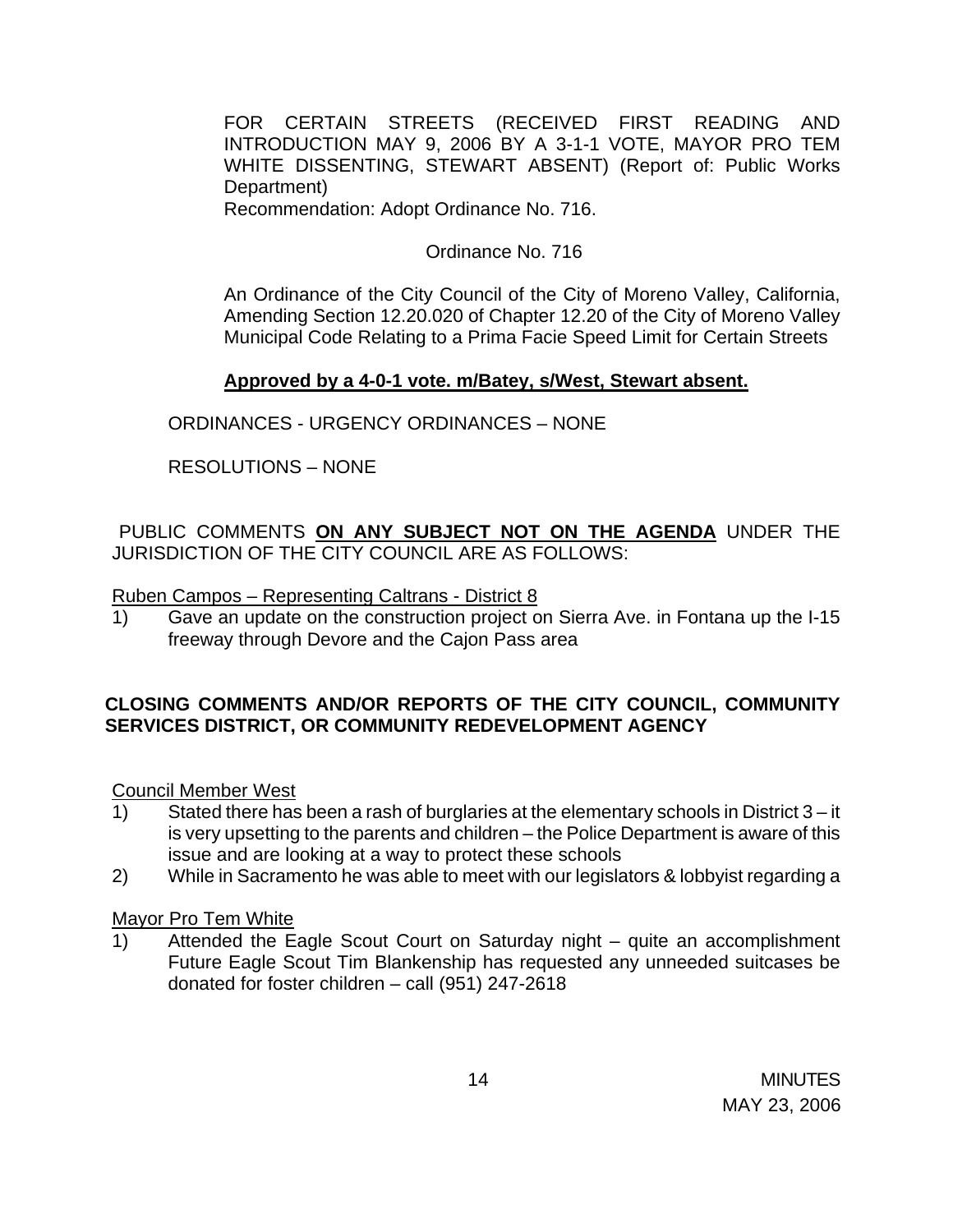Council Member Batey

1) Thanked the Council for their support given to his Reading Program. Also thanked the mall and the mall stores for their support

## Council Member Stewart - absent

## Mayor Flickinger

- 1) Congratulations to Council Member Batey who created the Reading Program
- 2) Beginning of patriotic season: Memorial Day will attend ceremony at Riverside National Cemetery along with Council Member White; June 6 is the Primary Election – get out and vote and support Proposition 81; June 14 is Flag Day - the MV Chamber and the March Field Air Museum are presenting the "Rally Round the Flag" event; June 29 is the MV Community Band "Sounds of Freedom" event; July 4 will consist of the parade, event at Morrison Park including Gary Puckett and the fireworks display; also, June 3 is the Master Chorale Concert and June 10 is the "Taste of Moreno Valley"
- 3) Conversion of former liquor store at Filaree and Perris to a Police Department satellite office is close to complete – should be occupied by the end of June
- 4) Celebration Park will be dedicated on June 3 at 10:00 a.m.
- 5) Victory Outreach is celebrating 15 years in Moreno Valley
- 6) The obligation for Riverside County Regional Medical Center is paid from increased property tax generated by Towngate development
- 7) Stated she will be sitting on the Riverside County Child Safety Commission for the next few months
- 8) Riverside Rose Society has sent 100s of live rose bushes to the residents of New Orleans who are rebuilding their homes

# **CLOSED SESSION - NONE**

## **REPORT OF ACTION FROM CLOSED SESSION, IF ANY, BY CITY ATTORNEY - NONE**

## **ADJOURNMENT**

There being no further business to conduct, the meeting was adjourned at 7:45 p.m. by unanimous informal consent.

Submitted by:

\_\_\_\_\_\_\_\_\_\_\_\_\_\_\_\_\_\_\_\_\_\_\_\_\_\_\_\_\_\_\_\_\_\_